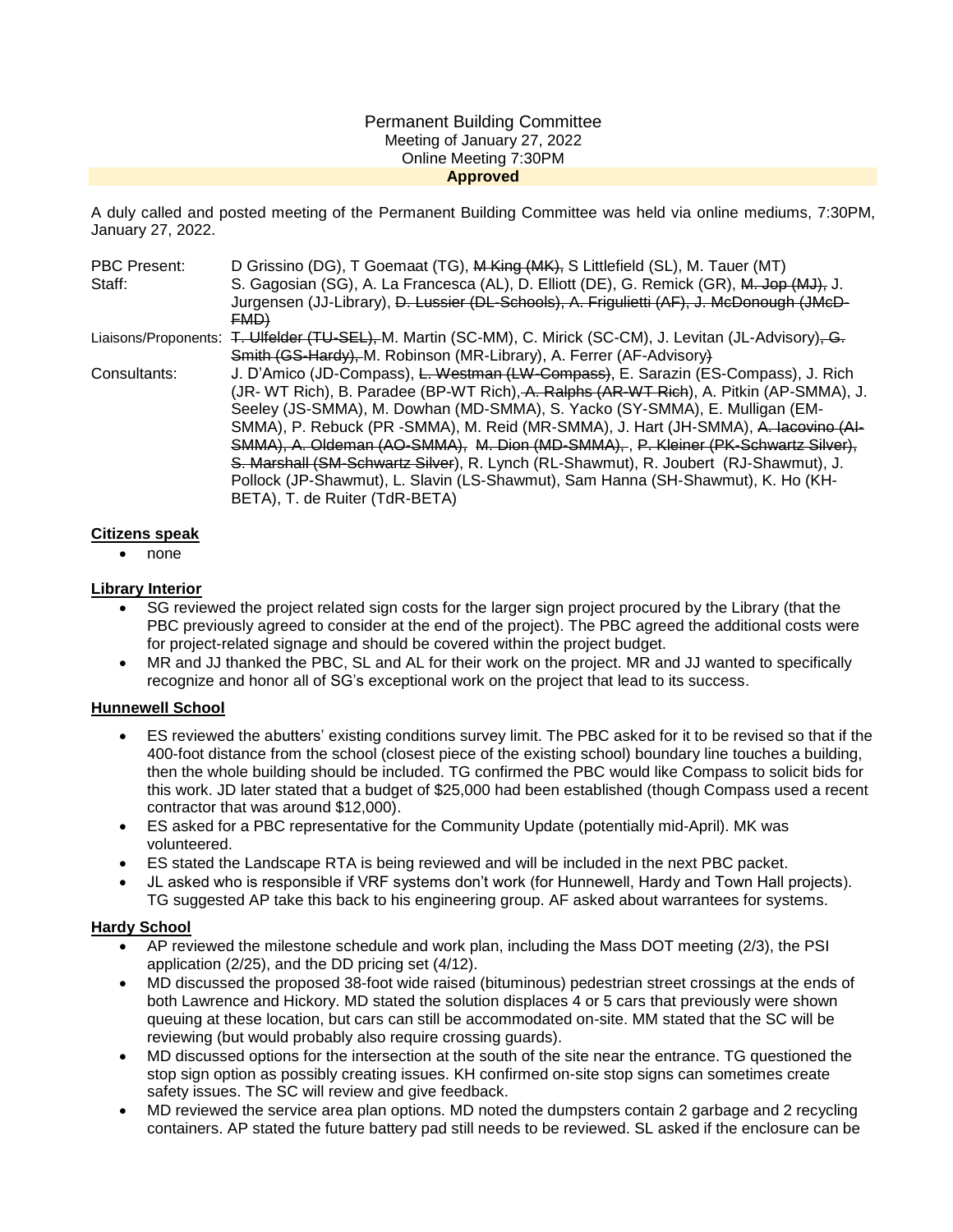L-shaped, and was concerned about faculty monitor/vision to play area with dumpster blocking (can it be up against building?). SC to review.

- MD presented the original Hardy Master Plan program for play areas, including requirements for play for the skills programs.
- MD reviewed the retaining wall at the North side of the school, stating adding a wall preserves trees as buffer. TG discussed its cost (and that facing and cap not in the budget yet) and asked if 3:1 slope shown can be steeper (2:1). MD responded a tractor can't navigate a steeper slope. DG asked if the wall affects drainage and MD said it does not. AP suggested the wall might be shorter and/or broken and limited to only where necessary. TG and DG preferred to save the trees with a steeper slope (2:1) and potentially use fabric and wild-flowers on the slope.
- MD reviewed the lift-gates' electronic operator options. DG asked if staff is required to open/close gates; MD stated the intent is for the gates not to require manual operation. MM asked if teachers can over-ride gates to access Weston road during the school day from upper lot, and SL recommended not permitting cars to drive on the Eastern road (to Route 9) so the kid "campus" and safety is maintained during the school day.
- MD reviewed perimeter fencing. TG asked why a chain-link fence is not used more around the perimeter. Headlights were stated as a reason for solid fencing (though TG pointed out the school is closed at night). MM asked if vegetation can create buffer zones for the neighbors to the East. DG pointed out long stretches of solid fence can get out of alignment over time and he would not like to "wall-off" the school from the community.
- AP reviewed the DD plan adjustments. Kindergarten wing was squared-off. Media center's curved wall was squared off. AP stated that there will be a meeting with WPS on 2/2, and their input will be reported at next PBC meeting.
- MR reviewed the exterior design concept and its response to site context: a school nestled in the neighborhood. Modifications increased transparency through the school and the prominence of the entrance (raise entrance that project out). MR discuss using lighter (calmer) brick color, overhangs/canopies with phenolic soffits, and colored window surrounds.
- DG thought the entry was more welcoming, and the lighter touch of the folding elements was more appropriate (simplifies design). DG stated the brick color needs to be carefully reviewed and discussed, and there needs to be selective use of the panel systems on the exterior (for cost concerns).
- TG questioned the multiple window systems on the building. DG asked SMMA to present more information on the proposed projecting window frames.
- SL stated the intent is to make the school exterior design a "timeless" building. MM liked the limited use of the phenolic panels and the playful use of color, but shared SL's concern of the potential for the building to become dated if not done correctly.
- JD introduced the updated project budget. VE will be priced in parallel to DD pricing. RL discussed the current budget variance. SH highlighted concrete, structural steel, masonry, roofing, and plumbing as higher cost items because of the current market. SH also compared the costs to the Hunnewell bids. BJ discussed they are tracking the long-lead time for materials (roofing, elevators, subgrade insulation) for potential early release packages.
- TG concluded that there are very few costs on this project that the team can really affect (to keep the project at or below budget) besides the building skin and site.

# **New Business**

- SG reviewed the draft Russo Barr design phase evaluation for the Library Roof. SG stated they were excellent. The committee was fine with submitting the draft.
- AL and SG raised a question from MJ as to whether the folders for Hardy could be shared with the Select Board. It was discussed and the PBC requested more information about what specifically is being asked.

# **PBC Administrative Business**

SG presented the PBC Meeting Minutes from 1/13/22 to which there were no comments.

**It was moved (TG) and 2nd by (MT) to approve the minutes as presented 4-0 via roll call vote (SL, MT, DG, & TG).**

SG reviewed the submitted invoices to which there were no comments.

**It was moved (TG) and 2nd (MT) to approve the invoices as presented. It was approved via roll call vote 4-0 (SL, MT, DG, & TG).**